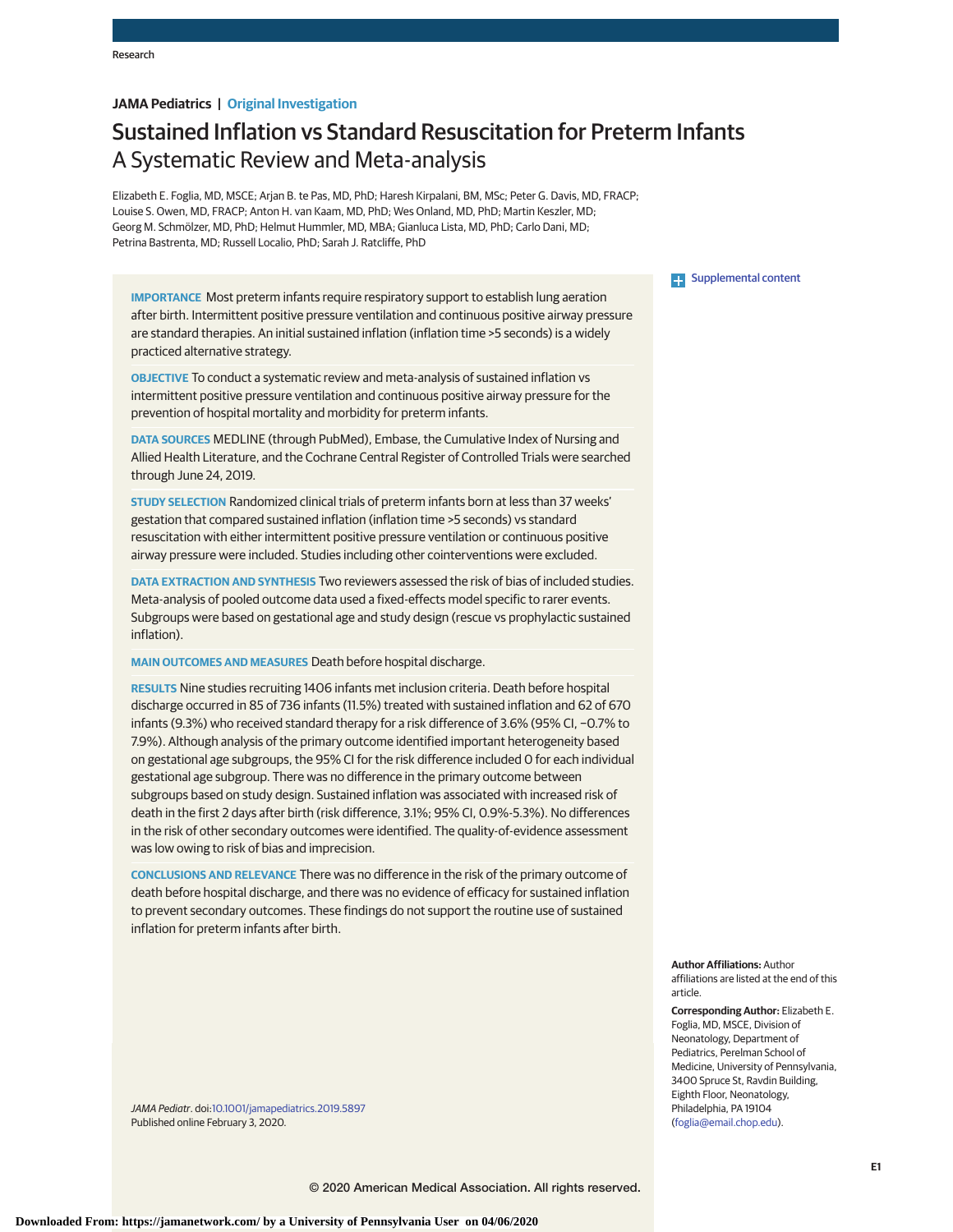Almost all very preterm infants require support to<br>
achieve lung aeration immediately after birth. The cur-<br>
rent standard practice is to provide intermittent posi-<br>
tive procesure ventilation (IPBV) with positive and expi achieve lung aeration immediately after birth. The curtive pressure ventilation (IPPV) with positive end-expiratory pressure for infants with apnea and continuous positive airway pressure (CPAP) for spontaneously breathing infants who require respiratory support. $1$  The optimal inflation time during IPPV to aerate the newborn lung after birth is unknown because airway resistance is higher in the presence of fetal fluid compared with air. Strategies to overcome this resistance include using higher pressures or longer inflation times.<sup>2</sup> Sustained inflation (SI), in which an inflating pressure is held for a prolonged duration greater than 5 seconds, $<sup>1</sup>$  is an alterna-</sup> tive approach to clear lung liquid and aerate the newborn lung.

Preclinical studies have demonstrated that SI leads to rapid and homogenous lung aeration.<sup>3,4</sup> In preliminary observational studies, preterm infants treated with SI experienced improved short-term outcomes, such as less frequent delivery room intubation and less exposure to mechanical ventilation in the first 72 hours of life compared with historical controls.<sup>5-7</sup> A recent Cochrane systematic review of 8 randomized clinical trials enrolling 941 infants found no evidence of benefit for SI for the primary outcome of mortality or for important secondary clinical outcomes.<sup>8</sup>

The recently completed Sustained Aeration of Infant Lungs (SAIL) randomized clinical trial (RCT) was the largest trial to date, to our knowledge, designed to compare SI with IPPV on the composite outcome of bronchopulmonary dysplasia or death at 36 weeks' postmenstrual age among extremely preterm infants.<sup>9</sup> The SAIL trial included more extremely preterm infants than previous trials and unexpectedly showed a higher rate of death in the first 2 days after birth in the experimental group. It was important to perform this systematic review to include the SAIL trial results and to investigate for evidence of differential treatment outcomes based on specified gestational age (GA) subgroups. The primary objective was to determine the effectiveness of SI vs standard resuscitation for the outcome of mortality prior to hospital discharge among preterm infants enrolled in RCTs.

## Methods

This systematic review and meta-analysis followed the standard methods of the *Cochrane Handbook for Systematic Reviews of Interventions,* version 5.1.010 and the Cochrane Neonatal Review Group.<sup>11</sup> Reporting followed the Preferred Reporting Items for Systematic Reviews and Meta-analyses [\(PRISMA\)](https://www.equator-network.org/reporting-guidelines/prisma/) reporting guideline.<sup>12</sup> The review was registered on the International Prospective Register of Systematic Reviews (PROSPERO; identifier [CRD42019133858\)](https://www.crd.york.ac.uk/PROSPERO/display_record.php?RecordID=133858).

We conducted a comprehensive search of MEDLINE (through PubMed), Embase, the Cumulative Index of Nursing and Allied Health Literature (CINAHL), and the Cochrane Central Register of Controlled Trials (CENTRAL) using the search terms (sustained inflation) OR (sustained AND inflation). We used database-specific filters for preterm infants and RCTs as provided by the Cochrane Neonatal Group.We searched

#### **Key Points**

**Question** Is sustained inflation a more effective intervention than standard intermittent positive pressure ventilation or continuous positive airway pressure for preterm infants who require respiratory support after birth?

**Findings** In this systematic review and meta-analysis, sustained inflation was associated with a similar risk of in-hospital mortality compared with standard therapy. Sustained inflation was associated with an increased risk of mortality in the first 2 days compared with standard therapy, and there were no differences in the risk of any other secondary outcomes.

**Meaning** These results do not support the use of sustained inflation after birth to improve outcomes for preterm infants.

for ongoing or unpublished trials using ClinicalTrials.gov and the World Health Organization International Trials Registry and Platform, and we identified abstracts from the Pediatric Academic Society annual meetings from the available archived years (2014-2019) by searching for the key terms *sustained inflation*and*clinical trial*. The search was last conducted on June 24, 2019.

We included RCTs enrolling preterm infants younger than 37 weeks' gestation that compared SI (inflation time >5 seconds) vs standard resuscitation with either IPPV using inflation times of 5 seconds or less or CPAP. We excluded studies with cointerventions outside of SI between the control and intervention groups. Protocolized differences in respiratory devices between treatment groups were considered cointerventions based on the differential consistency in pressure delivery between devices<sup>13</sup> as well as emerging clinical evidence of the superiority of a T-piece device over a self-inflating bag to prevent pulmonary morbidity.<sup>14,15</sup> Observational studies, cluster RCTs, and quasi-RCTs were excluded.

The primary outcome was death during hospitalization. Secondary outcomes included cardiopulmonary resuscitation (chest compressions or epinephrine) in the delivery room (DR), intubation in the DR, death in the DR, death in the first 2 days of life, intubation andmechanical ventilation in the first 72 hours of life, surfactant administration in the first 72 hours of life, air leaks (pneumothorax or pulmonary interstitial emphysema), grade 3 or 4 intraventricular hemorrhage, bronchopulmonary dysplasia (as defined by primary trial), medical or surgical treatment for patent ductus arteriosus, stage 3 or higher retinopathy of prematurity, or requiring therapy in either eye.

Two of us (E.E.F. and A.B.t.P.) independently assessed titles and abstracts to determine eligibility of all studies identified in the search. Reviewers retrieved full-text versions of all potentially eligible articles and articles for which the abstract contained insufficient information to determine eligibility. Any differences were resolved through consensus.

For each included trial, the following details were collected: study authors, calendar years in which the trial was conducted, publication details, trial design, duration and completeness of follow-up, single site vs multisite and location(s) of study, informed consent approach (antenatal, retrospective, or combination), devices and interfaces used, definition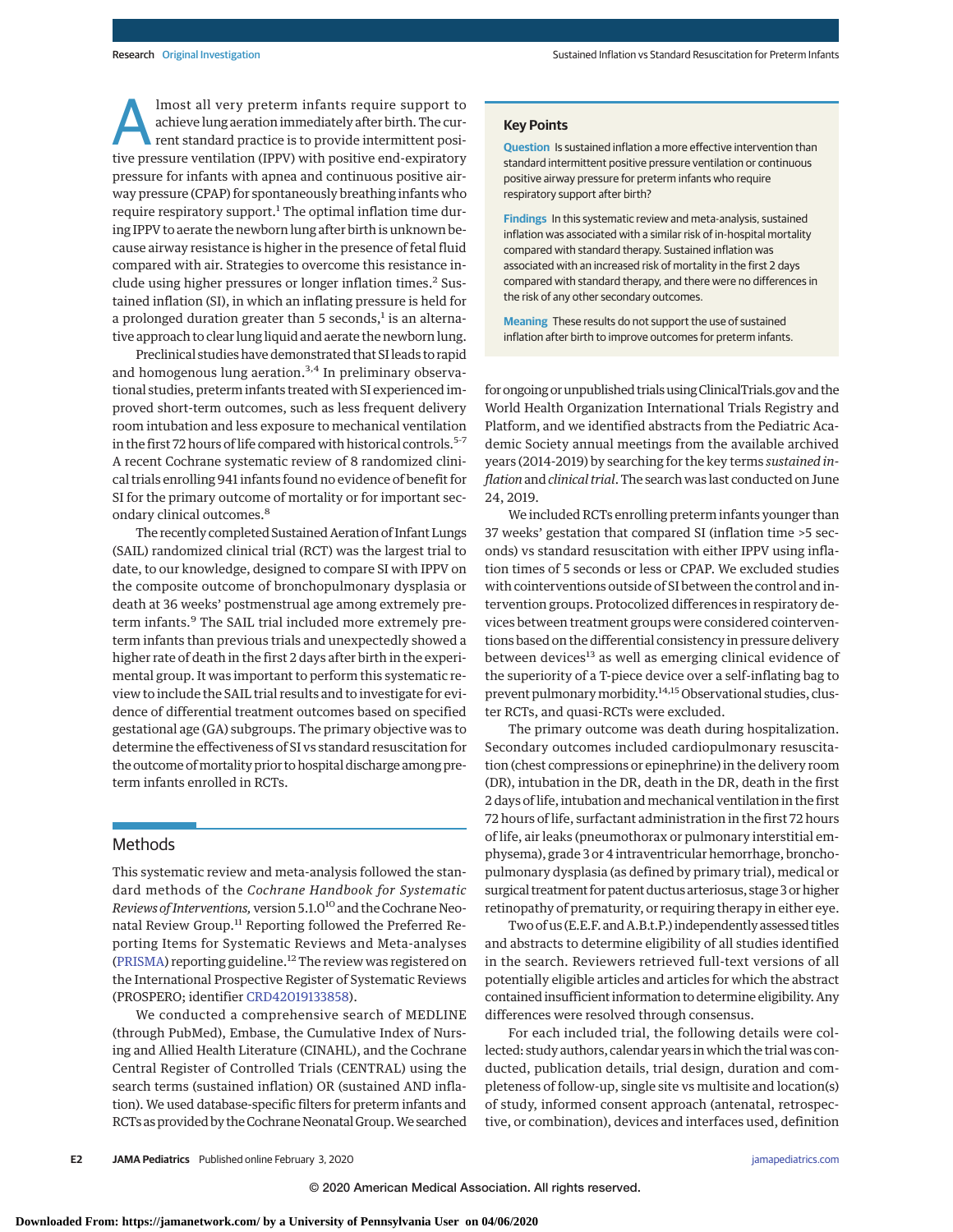of SI (number, peak pressures, or duration), definition of control therapy, details and demographic characteristics of trial participants, and details of outcomes reported. Data were abstracted from published trial protocols as available. We contacted the trial authors to request missing data when needed. In addition, all authors of eligible studies provided additional pooled mortality data (death before hospital discharge, death in the DR, and death in the first 2 days) stratified by the following groupings: 23 to 24 6/7 weeks' GA, 25 to 26 6/7 weeks' GA, 27 to 31 6/7 weeks' GA, and 32 to 36 6/7 weeks' GA.

Two of us (E.E.F. and A.B.t.P.) assessed the risk of bias at the study level using the Cochrane Collaboration tool.<sup>10</sup> Disagreements between the reviewers were resolved through consensus after discussion. The GRADE (Grading of Recommendations, Assessment, Development, and Evaluation) method<sup>16</sup> was used to assess the strength of evidence across studies for the primary outcome and for the following prespecified clinically relevant secondary outcomes: cardiopulmonary resuscitation in the DR, intubation in the first 72 hours, pneumothorax, grade 3 or 4 intraventricular hemorrhage, and bronchopulmonary dysplasia. Consistent with the GRADE method, the assessment of inconsistency was based on the relative treatment effects rather than absolute differences (ie, risk difference [RD]). When applicable, the importance of each outcome was assigned consistently with the rating of the International Liaison Committee on Resuscitation.<sup>17</sup>

### Statistical Analysis

The primary meta-analysis was performed using a fixedeffects model because the limited degree of observed heterogeneity across trials supported the assumption of a common underlying treatment effect. A direct aggregate data metaanalysis was performed. The incidence and 95% CIs of each outcome were calculated for each study for each treatment group. For studies with zero events, exact CIs were calculated. Because events are rare, the approach of Böhning et al<sup>18</sup> was used to estimate RDs in both the aggregate and cumulative data metaanalyses. Mantel-Haenszel relative risk  $(RR)$ ,<sup>19</sup> with Sweeting correction of the reciprocal of the opposite group size applied to groups with 0 events,  $20$  was calculated for the primary outcome and specified secondary outcomes included in the GRADE assessment. Random-effects models with a Hartung-Knapp correction were used for confirmatory analyses for all outcomes. The Cochrane Q statistic and the Higgins  $I^2$  index<sup>21</sup> were used to evaluate heterogeneity. All analyses were performed using Stata, version 15.1 software (StataCorp LLC).

We preplanned subgroup analyses based on prespecified GA subgroups for allmortality outcomes (death before hospital discharge, death in the DR, and death in the first 2 days of life). Because few studies enrolled infants aged 23 to 24 6/7 weeks, post hoc subgroup analyses using 2 GA groups (<27 weeks' GA and ≥27 weeks' GA) were also performed for the primary mortality outcome.We prespecified 2 additional subgroup analyses of all outcomes based on 2 elements of trial design. The first was study design, characterized as rescue vs prophylactic based on the type of support provided in the standard resuscitation control group. Studies were considered to use a rescue approach if the infants in the control group of those trials were treated with IPPV. Trials were designated prophylactic if the infants who were allocated to the control intervention and required respiratory support received CPAP with or without IPPV. A second additional subgroup analysis compared SI defined as 15 seconds or more with SI defined as less than 15 seconds.

### **Results**

The search yielded 129 original references. Full-text reviews were performed for 41 studies, and 9 studies<sup>9,22-29</sup> of 1406 infants were included in this review (eFigure 1 in the [Supple](https://jamanetwork.com/journals/jama/fullarticle/10.1001/jamapediatrics.2019.5897?utm_campaign=articlePDF%26utm_medium=articlePDFlink%26utm_source=articlePDF%26utm_content=jamapediatrics.2019.5897)[ment\)](https://jamanetwork.com/journals/jama/fullarticle/10.1001/jamapediatrics.2019.5897?utm_campaign=articlePDF%26utm_medium=articlePDFlink%26utm_source=articlePDF%26utm_content=jamapediatrics.2019.5897). Published study protocols for 3 included trials were also reviewed.30-32

One trial was excluded because SI was defined as 5 seconds or less.<sup>33</sup> Four trials were excluded on the basis of a trial design that allowed for cointerventions in addition to SI. In the trial by te Pas and Walther,  $34$  SI was part of a package of interventions that included DR CPAP, a T-piece device that generates positive end-expiratory pressure, and a novel nasopharyngeal interface. Infants in the control group were treated with IPPV without positive end-expiratory pressure or CPAP using a self-inflating bag and face mask. The trial by El-Chimi et al<sup>35</sup> and the registered Sustained Lung Inflation of Preterms trial<sup>36</sup> were excluded based on protocolized differences in respiratory devices between treatment groups, with a T-piece device in the intervention group and a self-inflating bag used for the control group. Last, 1 excluded trial compared continuous vs coordinated chest compressions.<sup>37</sup>

### Characteristics of Study Design

There were important differences between trials with regard to the number and GA of included participants and the study design (Table).<sup>9,22-29</sup> In most studies, antenatal consent was obtained for infant participation, increasing the risk of recruitment of a nonrepresentative study population and limited generalizability.<sup>38</sup> The studies by Ngan et al<sup>28</sup> and Hunt et al<sup>29</sup> used a retrospective consent approach, in which the parents were approached for informed consent after the infants had received the randomized study intervention. In the multisite study by Kirpalani and colleagues,<sup>9</sup> a combination of antenatal and retrospective consent was used based on ethical approvals at each site.

Four trials<sup>7,9,28,29</sup> used a rescue approach, in which the infants in the control group received IPPV. The remaining trials used a prophylactic approach. The pressures used during SI varied across studies from 10 to 30 cm  $H_2O$ , and the duration of SI ranged from 10 to 20 seconds. In all trials, inflations of 15 seconds or greater were provided to at least some of the infants allocated to receive SI. In 1 RCT only, 1 SI was delivered,  $27$ while the remaining trial designs allowed for up to 2 to 3 SIs. Treatment provided to infants in the control group varied across studies and included IPPV, "inflation breaths," CPAP, or "routine resuscitation."

### Assessment of Potential Sources of Bias

The assessment of potential sources of bias is presented in eTable 1 in the [Supplement.](https://jamanetwork.com/journals/jama/fullarticle/10.1001/jamapediatrics.2019.5897?utm_campaign=articlePDF%26utm_medium=articlePDFlink%26utm_source=articlePDF%26utm_content=jamapediatrics.2019.5897) As noted, many studies obtained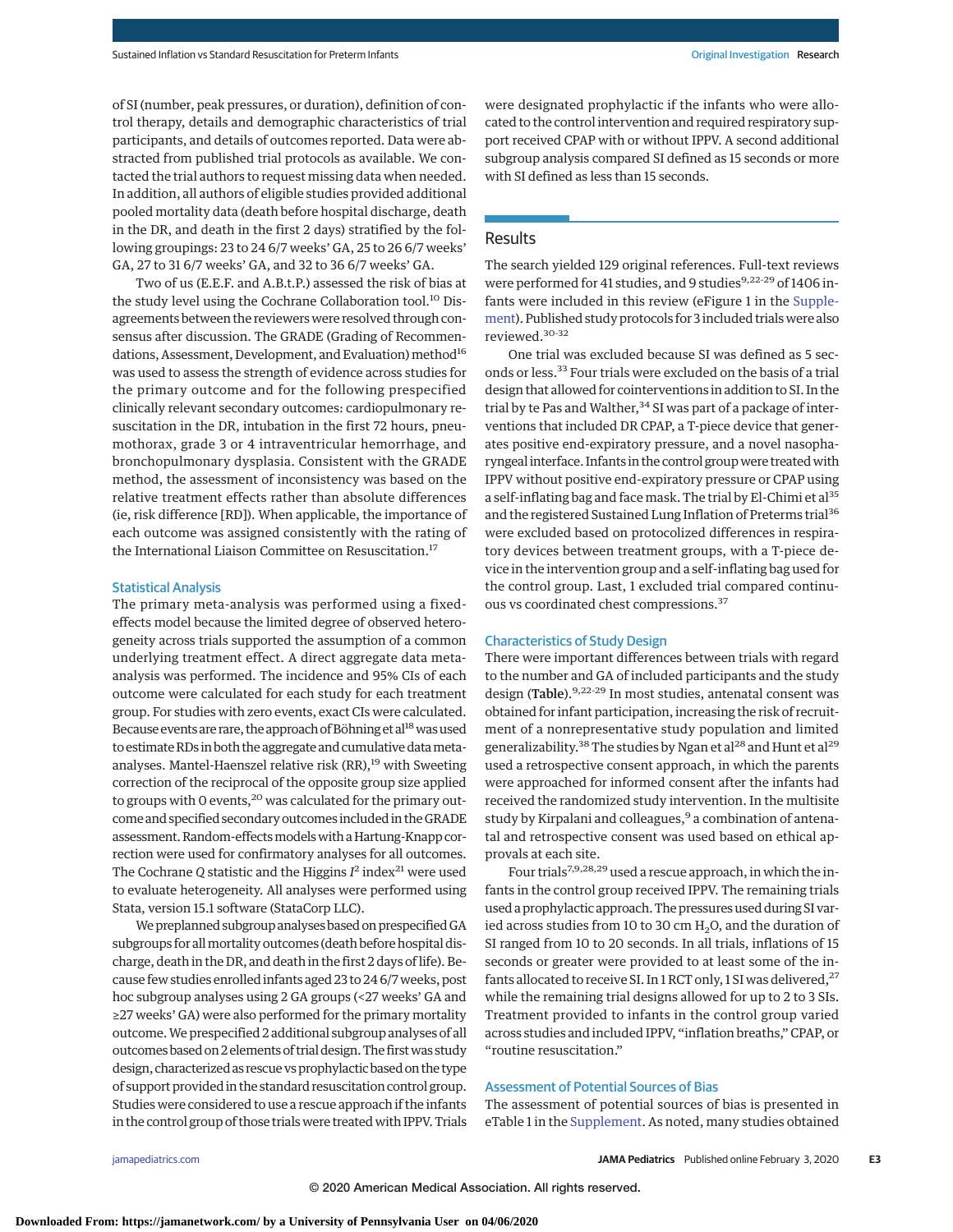# Table. Characteristics of Included Studies

| Source                                                                                                                                                             | Setting     | Gestational<br>Age, wk | Infants,<br>No. | Time of<br>Consent                               | Rescue                                                                                                             | Approach <sup>a</sup> SI Intervention                                                           | <b>Control Intervention</b>                                                                      | <b>Primary Outcome</b>                                                                                      |  |  |  |
|--------------------------------------------------------------------------------------------------------------------------------------------------------------------|-------------|------------------------|-----------------|--------------------------------------------------|--------------------------------------------------------------------------------------------------------------------|-------------------------------------------------------------------------------------------------|--------------------------------------------------------------------------------------------------|-------------------------------------------------------------------------------------------------------------|--|--|--|
| Lindner et al, <sup>22</sup><br>2005                                                                                                                               | Single site | $25 - 286/7$           | 61              | Antenatal                                        | Yes                                                                                                                | $\leq$ 3 SIs, 15 s each; 20,<br>25, and 30 cm H <sub>2</sub> O<br>via ventilator and NP<br>tube | IPPV, initial settings<br>20/4-6 cm $H_2O$ via<br>ventilator and NP<br>tube                      | <b>Treatment failure</b><br>requiring<br>mechanical<br>ventilation within<br>48 h                           |  |  |  |
| Lista et al, <sup>23</sup> 2015 Multisite                                                                                                                          |             | $25 - 286/7$           | 291             | Antenatal                                        | <b>No</b>                                                                                                          | $\leq$ 2 SIs, 15 s each; 25<br>cm $H_2O$ via TPR                                                | CPAP 5 cm $H_2O$ with<br>or without IPPV via<br><b>TPR</b>                                       | Mechanical<br>ventilation in first<br>72 h of life                                                          |  |  |  |
| Jiravisitkul<br>et al, <sup>24</sup> 2017                                                                                                                          | Single site | $25 - 32$              | 81              | Antenatal                                        | <b>No</b>                                                                                                          | $\leq$ 2 SIs, 15 s each; 25<br>cm $H_2O$ via TPR                                                | CPAP 6 cm $H_2O$ ; IPPV,<br>initial settings<br>15-20/5 cm H <sub>2</sub> O via<br><b>TPR</b>    | $FiO2$ , HR, and SpO <sub>2</sub><br>during<br>resuscitation; $FiO2$<br>at 10 min of life,<br>DR intubation |  |  |  |
| Schwaberger<br>et al, <sup>25</sup> 2015                                                                                                                           | Single site | $28 - 336/7$           | 40              | Antenatal                                        | <b>No</b>                                                                                                          | $\leq$ 3 SIs, 15 s each; 30<br>cm $H_2O$ via TPR                                                | CPAP 5 cm $H_2O$ with<br>or without IPPV via<br><b>TPR</b>                                       | Change in CBV and<br>c <sub>TOI</sub>                                                                       |  |  |  |
| Mercadante<br>et al, 26 2016                                                                                                                                       | Single site | 34-36 6/7              | 185             | Antenatal                                        | <b>No</b>                                                                                                          | $\leq$ 2 SIs, 15 s each; 25<br>cm $H_2O$ via TPR                                                | NRP, starting with<br>initial steps,<br>respiratory support<br>via TPR                           | Need for<br>respiratory<br>support                                                                          |  |  |  |
| Abd El-Fattah<br>et al, <sup>27</sup> 2017                                                                                                                         | Single site | $32$                   | 100             | Antenatal                                        | <b>No</b>                                                                                                          | 1 SI. 4 definitions<br>used: 10-20 s, 15-20<br>cm $H_2O$ via TPR                                | CPAP 5 cm H <sub>2</sub> O, IPPV<br>if needed via TPR                                            | DR intubation                                                                                               |  |  |  |
| Ngan et al, <sup>28</sup><br>2017                                                                                                                                  | Single site | $23 - 326/7$           | 162             | Postnatal                                        | Yes                                                                                                                | $\leq$ 2 SIs: 24 cm H <sub>2</sub> O for<br>20 s, 24 cm H <sub>2</sub> O for<br>10-20 s via TPR | IPPV, initial settings<br>24/6 cm H <sub>2</sub> O via TPR                                       | BPD at 36 wk PMA                                                                                            |  |  |  |
| Hunt et al, <sup>29</sup><br>2019                                                                                                                                  | Single site | < 34                   | 60              | Postnatal                                        | Yes                                                                                                                | $\leq$ 2 SIs, 15 s each; 25<br>cm $H_2O$ via TPR                                                | $\leq$ 2 Sequences of 5<br>inflations, 2-3 s each,<br>initial settings 25/5<br>cm $H_2O$ via TPR | Minute volume in<br>first minute of<br>ventilation                                                          |  |  |  |
| Kirpalani et al, 9<br>2019                                                                                                                                         | Multisite   | $23 - 266/7$           | 426             | Antenatal<br>and<br>postnatal,<br>varied by site | Yes                                                                                                                | ≤2 Sls, 15 s each; 20<br>cm $H2O$ and 25 cm<br>$H2O$ via TPR                                    | IPPV, initial settings<br>20/5-7 cm H <sub>2</sub> O via<br><b>TPR</b>                           | BPD or death at 36<br>wk PMA                                                                                |  |  |  |
| Abbreviations: BPD, bronchopulmonary dysplasia; CBV, cerebral blood volume;                                                                                        |             |                        |                 |                                                  |                                                                                                                    |                                                                                                 | inflation; SpO <sub>2</sub> , oxygen saturation as measured by pulse oximetry; TPR, T-piece      |                                                                                                             |  |  |  |
| CPAP, continuous positive airway pressure; cTOI, cerebral tissue oxygenation                                                                                       |             |                        |                 | resuscitator.                                    |                                                                                                                    |                                                                                                 |                                                                                                  |                                                                                                             |  |  |  |
| index; DR, delivery room; FiO <sub>2</sub> , fraction of inspired oxygen; HR, heart rate;<br>IPPV, intermittent positive pressure ventilation; NP, nasopharyngeal; |             |                        |                 |                                                  | <sup>a</sup> Rescue approach: infants had to be deemed to require positive pressure<br>ventilation to be enrolled. |                                                                                                 |                                                                                                  |                                                                                                             |  |  |  |

NRP, neonatal resuscitation program; PMA, postmenstrual age; SI, sustained

informed consent antenatally, increasing the risk of a nongeneralizable population. Three studies were considered to have an unclear risk of selection bias because the method of generating the random sequence was not specified. In the trials by Ngan et al<sup>28</sup> and Hunt et al,  $^{29}$  randomization envelopes were opened prior to the determination of eligibility for the trial, increasing the risk of selection bias related to inadequate allocation concealment. All RCTs were considered to be at high risk of performance bias because the caregivers were not blinded, but this factor did not introduce a serious risk of bias for the assessment of the primary outcome of hospital-based mortality. Three RCTs reported a substantial number of postrandomization exclusions. In the trial by Kirpalani et al,<sup>9</sup> these exclusions were distributed equally between treatment groups, while there were more infants in the SI group who were excluded after randomization in the trial by Ngan et al.<sup>28</sup> The allocation of infants excluded after randomization was not reported by Jiravisitkul and colleagues.<sup>24</sup> In that trial, the number of infants in the control group (n = 38) did not reach the target ( $n = 40$ ), although the overall study recruitment goal was met. Early trial closure occurred in the trials of Lindner and colleagues $^{22}$  (for poor recruitment and projected futility) and Kirpalani et al<sup>9</sup> (for increased risk of the prespecified safety outcome of death in the first 48 hours

after birth). We did not evaluate funnel plot asymmetry to assess for publication bias because fewer than 10 trials were included in this review.<sup>10</sup>

#### Primary Outcome: In-Hospital Mortality

A total of 9 studies were included in the primary metaanalysis. Death before hospital discharge occurred in 85 of 736 infants (11.5%) treated with SI and 62 of 670 infants (9.3%) who received standard therapy for an RD of 3.6% (95% CI, −0.7% to 7.9%) and an RR of 1.16 (95% CI, 0.86-1.57) (Figure 1; eFigure 2 in the [Supplement\)](https://jamanetwork.com/journals/jama/fullarticle/10.1001/jamapediatrics.2019.5897?utm_campaign=articlePDF%26utm_medium=articlePDFlink%26utm_source=articlePDF%26utm_content=jamapediatrics.2019.5897). Heterogeneity of 17% was found in the RD model and 0% in the RR model. Confirmatory analyses using random-effects models produced similar estimates, with *I* <sup>2</sup> statistics of 0% for both RD and RR. Cumulative meta-analysis for the primary outcome (Figure 2) demonstrates a consistent point estimate favoring the control intervention.

Figure 3A shows the deaths during hospitalization by GA subgroups. The combined RD estimates were highest among infants of 23 to 24 6/7 weeks' GA (RD, 10.3%; 95% CI, −4.3% to 24.8%) and decreased to 0.0% (95% CI, −0.2% to 0.3%) among infants of 32 to 36 6/7 weeks' GA. The Mantel-Haenszel *Q* statistic for heterogeneity showed important differences between GA subgroups (*Q* = 15.9, *df* = 3; *P* < .001). In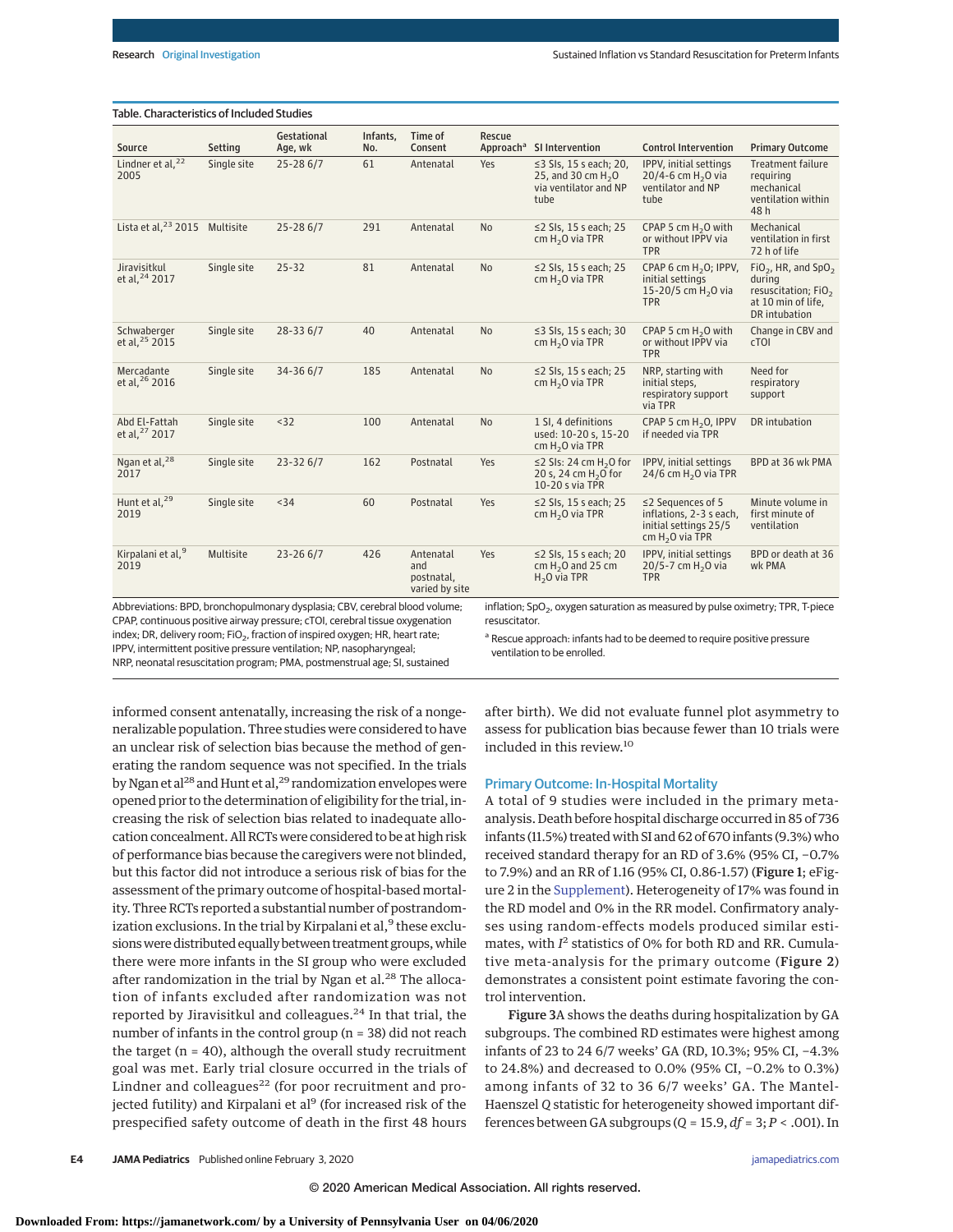Study weights are indicated by the box sizes. Overall estimate and 95% CI are indicated by the diamond. SI indicates sustained inflation.

| Source                                            | <b>SI, No./</b><br>Total No. | Control, No./<br>Total No. | <b>Risk Difference. %</b><br>(95% CI) |                             | <b>Favors Favors</b><br>SI Control | Weight, % |
|---------------------------------------------------|------------------------------|----------------------------|---------------------------------------|-----------------------------|------------------------------------|-----------|
| Lindner et al, $22$ 2005                          | 3/31                         | 0/30                       | $9.7$ (-0.7 to 20.1)                  |                             |                                    | 1.1       |
| Lista et al, <sup>23</sup> 2015                   | 17/148                       | 12/143                     | $3.1$ ( $-3.8$ to $10.0$ )            |                             |                                    | 24.3      |
| Schwaberger et al, 25 2015 <sup>a</sup>           | 0/20                         | 0/20                       | $0.0$ (-12.3 to 12.3)                 |                             |                                    | 0.5       |
| Mercadante et al, <sup>26</sup> 2016 <sup>a</sup> | 0/93                         | 0/92                       | $0.0$ (-2.9 to 2.9)                   |                             |                                    | 9.8       |
| Abd El-Fattah et al, 27 2017                      | 8/80                         | 5/20                       | $-15.0$ ( $-35.1$ to $5.1$ )          |                             |                                    | 1.8       |
| Jiravisitkul et al, <sup>24</sup> 2017            | 2/43                         | 2/38                       | $-0.6$ ( $-10.1$ to 8.9)              |                             |                                    | 1.9       |
| Ngan et al, <sup>28</sup> 2017                    | 5/76                         | 5/86                       | $0.8$ (-6.7 to 8.2)                   |                             |                                    | 7.5       |
| Hunt et al, <sup>29</sup> 2019                    | 2/30                         | 3/30                       | $-3.3$ ( $-17.3$ to $10.6$ )          |                             |                                    | 1.0       |
| Kirpalani et al, 9 2019                           | 48/215                       | 35/211                     | $5.7$ ( $-1.8$ to $13.2$ )            |                             |                                    | 52.1      |
| Overall estimate<br>Heterogeneity: $l^2 = 16.5\%$ | 85/736                       | 62/670                     | $3.6$ (-0.7 to 7.9)                   |                             |                                    | 100       |
|                                                   |                              |                            |                                       | $-20 - 15$<br>$-10$<br>$-5$ | 5<br>10<br>15<br>$\cap$            | 20        |
|                                                   |                              |                            |                                       |                             | Risk Difference, % (95% CI)        |           |

Figure 1. Fixed-Effects Meta-analysis of Risk Difference of Primary Outcome, Death During Hospitalization

Figure 2. Fixed-Effects Cumulative Meta-analysis of Risk Difference of Primary Outcome, Death During Hospitalization

|                                         | Risk Difference, % Favors Favors |                             |              |
|-----------------------------------------|----------------------------------|-----------------------------|--------------|
| Source                                  | (95% CI)                         | SI Control                  | P Value      |
| Lindner et al, <sup>22</sup> 2005       | 9.7 (-0.7 to 20.1)               |                             | .07          |
| Lista et al, <sup>23</sup> 2015         | 3.4 (-3.2 to 10.0)               |                             | .32          |
| Schwaberger et al. <sup>25</sup> 2015   | $3.3$ ( $-3.2$ to $9.8$ )        |                             | .32          |
| Mercadante et al, 26 2016               | $2.4$ (-2.3 to 7.1)              |                             | .32          |
| Abd El-Fattah et al. <sup>27</sup> 2017 | $1.5$ (-3.0 to 6.1)              |                             | .51          |
| Jiravisitkul et al. <sup>24</sup> 2017  | $1.4$ (-2.9 to 5.8)              |                             | .52          |
| Ngan et al, <sup>28</sup> 2017          | $1.3$ (-2.5 to 5.2)              |                             | .50          |
| Hunt et al, <sup>29</sup> 2019          | $1.2$ (-2.6 to 5.0)              |                             | .52          |
| Kirpalani et al, 9 2019                 | $3.6$ (-0.7 to 7.9)              |                             | .10          |
|                                         |                                  | $-10 - 5$<br>5<br>10        | -15<br>20.25 |
|                                         |                                  | Risk Difference, % (95% CI) |              |

SI indicates sustained inflation.

post hoc subgroup analysis based on only 2 GA strata, there was no difference in the outcome of mortality before hospital discharge among either stratum (eFigure 3 in the [Supple](https://jamanetwork.com/journals/jama/fullarticle/10.1001/jamapediatrics.2019.5897?utm_campaign=articlePDF%26utm_medium=articlePDFlink%26utm_source=articlePDF%26utm_content=jamapediatrics.2019.5897)[ment\)](https://jamanetwork.com/journals/jama/fullarticle/10.1001/jamapediatrics.2019.5897?utm_campaign=articlePDF%26utm_medium=articlePDFlink%26utm_source=articlePDF%26utm_content=jamapediatrics.2019.5897). The results for the pooled analysis of the primary outcome based on the study design subgroups (rescue vs prophylactic) are shown in Figure 3B. Because SI lasting 15 seconds or more was provided to at least some participants in the SI group of all trials, subgroup analysis based on duration of SI (<15 seconds vs ≥15 seconds) was not performed.

### Secondary Outcomes

Figure 4 shows the results for the fixed-effect meta-analysis combined RD for all of the secondary outcomes and using all possible studies for each outcome, ranging from 2 to 9 studies. Death in the first 2 days of life showed an increased risk with SI (RD, 3.1%; 95% CI, 0.9%-5.3%) but with moderate heterogeneity ( $I^2$  = 48%). Stratification by the 4 GA subgroups (eFigure 4 in the [Supplement\)](https://jamanetwork.com/journals/jama/fullarticle/10.1001/jamapediatrics.2019.5897?utm_campaign=articlePDF%26utm_medium=articlePDFlink%26utm_source=articlePDF%26utm_content=jamapediatrics.2019.5897) provided an explanation for this heterogeneity. The pooled RD was likely associated with the infants of 23 to 24 6/7 weeks' GA (RD, 11.9%; 95% CI, 3.3%-20.5%). Cumulative meta-analysis demonstrates a substantial association between the SAIL trial data and this outcome (eFigure 5 in the [Supplement\)](https://jamanetwork.com/journals/jama/fullarticle/10.1001/jamapediatrics.2019.5897?utm_campaign=articlePDF%26utm_medium=articlePDFlink%26utm_source=articlePDF%26utm_content=jamapediatrics.2019.5897). Subgroup analysis for the outcome of mortality in the DR based on GA is shown in eFigure 6 in the [Supplement.](https://jamanetwork.com/journals/jama/fullarticle/10.1001/jamapediatrics.2019.5897?utm_campaign=articlePDF%26utm_medium=articlePDFlink%26utm_source=articlePDF%26utm_content=jamapediatrics.2019.5897) Analysis of secondary outcomes based on the study design subgroups is shown in eFigure 7 in the [Supplement.](https://jamanetwork.com/journals/jama/fullarticle/10.1001/jamapediatrics.2019.5897?utm_campaign=articlePDF%26utm_medium=articlePDFlink%26utm_source=articlePDF%26utm_content=jamapediatrics.2019.5897) <sup>a</sup> Exact 95% CIs are shown.

The GRADE Assessment of Evidence table for key prespecified outcomes is shown in eTable 2 in the [Supplement,](https://jamanetwork.com/journals/jama/fullarticle/10.1001/jamapediatrics.2019.5897?utm_campaign=articlePDF%26utm_medium=articlePDFlink%26utm_source=articlePDF%26utm_content=jamapediatrics.2019.5897) with fixed-effects and random-effects models for these outcomes in eTable 3 in the [Supplement.](https://jamanetwork.com/journals/jama/fullarticle/10.1001/jamapediatrics.2019.5897?utm_campaign=articlePDF%26utm_medium=articlePDFlink%26utm_source=articlePDF%26utm_content=jamapediatrics.2019.5897) The outcome of cardiopulmonary resuscitation in the DR is presented as individual components of chest compressions and epinephrine. The quality of data for specified outcomes was downgraded to low owing to risk of bias and imprecision.

### Discussion

Lung aeration is essential for the successful transition to the extrauterine environment after birth, and almost all extremely preterm infants require respiratory support during this process. Only limited data inform the choice of inflation times and pressures used during positive pressure ventilation in the DR.<sup>39</sup> In this pooled analysis of 1406 preterm infants enrolled in 9 RCTs of SI compared with standard resuscitation, there was no significant difference in the risk of the primary outcome of death before hospital discharge. However, SI was associated with an increased risk of mortality in the first 2 days of life, especially in the least mature GA subgroup. There were no observed differences between SI and control therapy in the risk of any other specified secondary outcomes.

Previous observational studies and RCTs of SI provided limited but promising evidence favoring SI over IPPV.<sup>2</sup> The SAIL trial was the largest trial to date, contributing 30% of the infants included in this review.<sup>9</sup> The SAIL trial enrolled only the most extremely preterm infants (23-26 6/7 weeks' GA), a more immature population than in previous studies. The SAIL trial was closed early based on an interim, blinded, case-by-case clinical analysis that found an increased risk of death in the first 48 hours after birth among infants in the SI group. We therefore conducted this pooled analysis of SI trials (including SAIL) to examine for evidence of harm with SI, particularly among the most extremely preterm infants.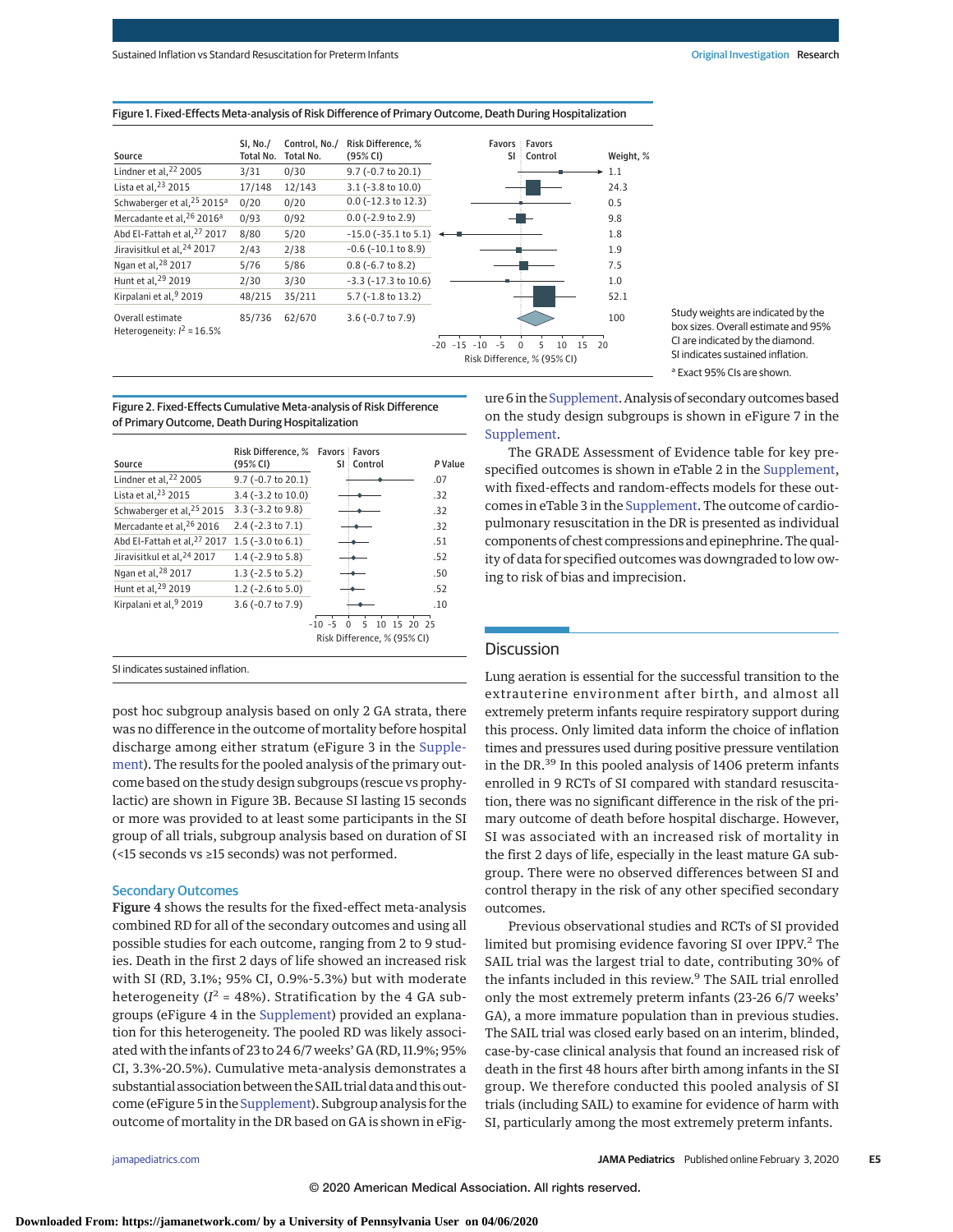| Gestational age subgroups<br>A                   | SI, No/ | Control,<br>No./             | Risk Difference, %           | Favors                | Favors                                                         | Weight, |
|--------------------------------------------------|---------|------------------------------|------------------------------|-----------------------|----------------------------------------------------------------|---------|
| Source                                           |         | Total No. Total No. (95% CI) |                              | SI                    | Control                                                        | %       |
| 23-24 6/7 wk                                     |         |                              |                              |                       |                                                                |         |
| Ngan et al, 28 2017                              | 2/7     | 1/10                         | 18.6 (-19.7 to 56.9)         |                       |                                                                | 1.2     |
| Hunt et al, 29 2019                              | 1/2     | 2/5                          | 10.0 (-71.5 to 91.5)         |                       |                                                                | 0.2     |
| Kirpalani et al, 9 2019                          | 28/76   | 20/75                        | 10.2 (-4.6 to 24.9)          |                       |                                                                | 98.6    |
| Overall estimate<br>Heterogeneity, $I^2 = 0.0\%$ | 31/85   | 23/90                        | 10.3 (-4.3 to 24.8)          |                       |                                                                | 100     |
| 25-26 6/7 wk                                     |         |                              |                              |                       |                                                                |         |
| Lindner et al, 22 2005 <sup>a</sup>              | 0/15    | 0/17                         | $0.0$ (-14.4 to 15.6)        |                       |                                                                | 1.1     |
| Lista et al, 23 2015                             | 12/52   | 9/55                         | 6.7 (-8.3 to 21.8)           |                       |                                                                | 12.8    |
| Abd El-Fattah et al, 27 2017 <sup>a</sup>        | 0/1     | 2/2                          | $-100.0$ ( $-100.0$ to 26.5) |                       |                                                                | < 0.1   |
| Jiravisitkul et al, 24 2017 <sup>a</sup>         | 0/5     | 0/5                          | $0.0$ ( $-36.7$ to $36.7$ )  |                       |                                                                | 0.1     |
| Ngan et al, 28 2017                              | 2/15    | 2/17                         | 1.6 (-21.5 to 24.6)          |                       |                                                                | 1.1     |
| Hunt et al, 29 2019                              | 0/2     | 1/4                          | $-25.0$ ( $-67.4$ to 17.4)   |                       |                                                                | < 0.1   |
| Kirpalani et al, 9 2019                          | 20/139  | 15/136                       | $3.4$ (-4.5 to 11.2)         |                       |                                                                | 84.7    |
| Overall estimate<br>Heterogeneity, $I^2 = 0.0\%$ | 34/229  | 29/236                       | $3.7$ (-3.2 to 10.6)         |                       |                                                                | 100     |
| 27-31 6/7 wk                                     |         |                              |                              |                       |                                                                |         |
| Lindner et al, 22 2005 <sup>a</sup>              | 3/16    | 0/13                         | 18.8 (-0.4 to 37.9)          |                       |                                                                | 1.5     |
| Lista et al, 23 2015                             | 5/96    | 3/88                         | 1.8 (-4.0 to 7.6)            |                       |                                                                | 62.0    |
| Schwaberger et al, 25 2015 <sup>a</sup>          | 0/6     | 0/6                          | $0.0$ (-32.4 to 32.4)        |                       |                                                                | 0.3     |
| Abd El-Fattah et al, 27 2017                     | 8/79    | 3/18                         | $-6.5$ ( $-25.0$ to $11.9$ ) |                       |                                                                | 10.4    |
| Jiravisitkul et al, 24 2017                      | 1/32    | 1/23                         | $-1.2$ ( $-11.5$ to $9.1$ )  |                       |                                                                | 5.4     |
| Ngan et al, <sup>28</sup> 2017                   | 1/46    | 2/55                         | $-1.5$ ( $-8.0$ to $5.0$ )   |                       |                                                                | 18.6    |
| Hunt et al, <sup>29</sup> 2019                   | 1/17    | 0/15                         | 5.9 (-5.3 to 17.1)           |                       |                                                                | 1.9     |
| Overall estimate<br>Heterogeneity, $l^2$ = 10.7% | 19/292  | 9/218                        | $0.5$ ( $-3.8$ to $4.8$ )    |                       |                                                                | 100     |
| 32-36 6/7 wk                                     |         |                              |                              |                       |                                                                |         |
| Schwaberger et al, 25 2015 <sup>a</sup>          | 0/14    | 0/14                         | $0.0$ ( $-16.8$ to $16.8$ )  |                       |                                                                | 2.2     |
| Mercadante et al, 26 2016 <sup>a</sup>           | 0/93    | 0/92                         | $0.0$ (-2.9 to 2.9)          |                       |                                                                | 96.2    |
| Jiravisitkul et al, 24 2017                      | 1/6     | 1/10                         | 6.7 (-28.5 to 41.8)          |                       |                                                                | 0.7     |
| Ngan et al, 28 2017 <sup>a</sup>                 | 0/8     | 0/4                          | $0.0$ (-41.8 to 28.5)        |                       |                                                                | 0.4     |
| Hunt et al, 29 2019a                             | 0/9     | 0/6                          | $0.0$ (-31.9 to 25.1)        |                       |                                                                | 0.6     |
| Overall estimate<br>Heterogeneity, $I^2 = 0.0\%$ | 1/130   | 1/126                        | $0.0$ (-0.2 to 0.3)          |                       |                                                                | 100     |
|                                                  |         |                              |                              | $-100 - 75 - 50 - 25$ | 25<br>$\pmb{0}$<br>50<br>75 100<br>Risk Difference, % (95% CI) |         |

### Figure 3. Subgroup Analysis of Risk Difference for Death During Hospitalization

–20 –15 –10 –5 0 5 10 15 20 Risk Difference, % (95% CI) Source Rescue Lindner et al, <sup>22</sup> 2005 Ngan et al,28 2017 Hunt et al, <sup>29</sup> 2019 Kirpalani et al,9 2019 Overall estimate Heterogeneity,  $l^2$  = 13.0% Prophylactic Lista et al, <sup>23</sup> 2015 Schwaberger et al, 25 2015<sup>a</sup> Mercadante et al, 26 2016<sup>a</sup> Abd El-Fattah et al,27 2017 Jiravisitkul et al, 24 2017 Overall estimate Heterogeneity,  $l^2$  = 31.9% Risk Difference, % Total No. Total No. (95% CI) 9.7 (–0.7 to 20.1) 0.8 (–6.7 to 8.2) –3.3 (–17.3 to 10.6) 5.7 (–1.8 to 13.2) 35/211 5.0 (–1.4 to 11.4) 3.1 (–3.8 to 10.0) 17/148 12/143 0.0 (–12.3 to 12.3) 0.0 (–2.9 to 2.9) –15.0 (–35.1 to 5.1) –0.6 (–10.1 to 8.9) 1.2 (–3.4 to 5.7) 27/384 19/313 SI, No/ 3/31 5/76 2/30 0/20 0/93 8/80 2/43 48/215 Weight, % 1.7 12.2 1.7 84.4 100 63.5 1.2 25.7 4.8 4.9 100 Favors Control Favors SI **B** Study design subgroups Control, No./ 0/30 5/86 3/30 58/352 43/357 0/20 0/92 5/20 2/38

A, Gestational age subgroups. B, Study design subgroups. Overall estimate and 95% CI are indicated by the diamond. SI indicates sustained inflation.

<sup>a</sup> Exact 95% CIs are shown.

This study specifically includes preplanned subgroup analyses based on GA. We obtained aggregate data from all included trials to examine for differences in the mortality risk based on uniformly defined GA subgroups. Although there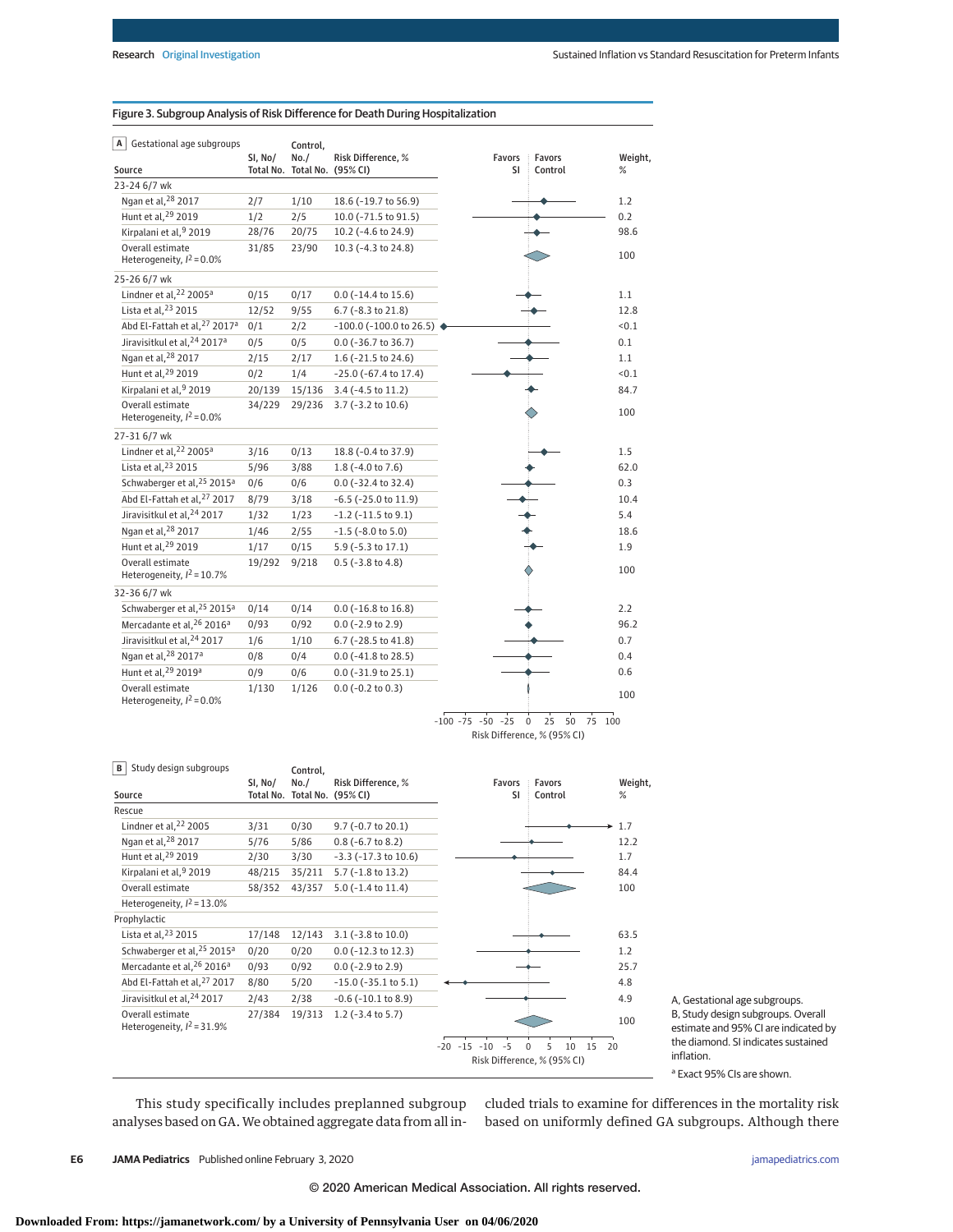|                            | Studies,       | SI, No./<br>Total No. | Control, No./<br>Total No. | Risk Difference, %        |                             |       | Favors | SI | <b>Favors</b><br>Control |    | $1^2, %$ |
|----------------------------|----------------|-----------------------|----------------------------|---------------------------|-----------------------------|-------|--------|----|--------------------------|----|----------|
| Source                     | No.            |                       |                            | (95% CI)                  |                             |       |        |    |                          |    |          |
| Died in DR                 | 9              | 8/736                 | 2/670                      | $1.1$ (-0.2 to 2.3)       |                             |       |        |    |                          |    | 0.0      |
| Died in first 2 days       | 9              | 25/736                | 10/670                     | 3.1(0.9 to 5.3)           |                             |       |        |    |                          |    | 48.2     |
| Chest compressions         | $\overline{2}$ | 12/291                | 17/291                     | $-2.3$ ( $-5.9$ to 1.3)   |                             |       |        |    |                          |    | 30.3     |
| Epinephrine in DR          | 2              | 6/291                 | 4/297                      | $1.1$ ( $-1.3$ to $3.4$ ) |                             |       |        |    |                          |    | 73.1     |
| Intubation in DR           | 4              | 164/414               | 168/355                    | $-4.6$ ( $-12.7$ to 3.4)  |                             |       |        |    |                          |    | 62.7     |
| Intubation in first 72 h 6 |                | 312/592               | 313/528                    | $-3.6$ ( $-9.8$ to 2.6)   |                             |       |        |    |                          |    | 0.0      |
| Surfactant in DR           | 3              | 131/322               | 123/327                    | $0.8$ ( $-7.5$ to $9.1$ ) |                             |       |        |    |                          |    | 0.0      |
| Surfactant at any time     | 6              | 347/582               | 326/518                    | $-0.1$ ( $-6.1$ to 5.9)   |                             |       |        |    |                          |    | 0.0      |
| Pneumothorax               | 7              | 26/629                | 26/554                     | $-0.8$ ( $-3.9$ to 2.2)   |                             |       |        |    |                          |    | 60.1     |
| PIE                        | 3              | 15/383                | 8/374                      | $1.4$ ( $-1.2$ to $3.9$ ) |                             |       |        |    |                          |    | 0.0      |
| Grade 3 or 4 IVH           | 8              | 54/643                | 61/578                     | $-0.5$ ( $-4.3$ to 3.3)   |                             |       |        |    |                          |    | 6.1      |
| <b>BPD</b>                 | 8              | 199/544               | 205/489                    | $-0.2$ ( $-7.2$ to 6.8)   |                             |       |        |    |                          |    | 27.6     |
| PDA                        | 6              | 155/454               | 166/388                    | $-6.5$ ( $-14.2$ to 1.3)  |                             |       |        |    |                          |    | 41.4     |
| <b>ROP</b>                 | 7              | 69/586                | 80/514                     | $-2.2$ ( $-7.2$ to 2.7)   |                             |       |        |    |                          |    | 68.2     |
|                            |                |                       |                            |                           | $-15$                       | $-10$ | $-5$   | 0  | 5                        | 10 | 15       |
|                            |                |                       |                            |                           | Risk Difference, % (95% CI) |       |        |    |                          |    |          |



BPD indicates bronchopulmonary dysplasia; DR, delivery room; IVH, intraventricular hemorrhage; PDA, patent ductus arteriosus; PIE, pulmonary interstitial emphysema; ROP, retinopathy of prematurity; and SI, sustained inflation.

were no differences in the primary outcome for any subgroup, there was important heterogeneity between subgroups for this outcome, favoring control therapy in the least mature subgroup (23-24 6/7 weeks' GA) of infants, who experience high mortality event rates.

The cumulative meta-analysis demonstrates point estimates that consistently favored control therapy for the primary outcome of mortality prior to hospital discharge. Explanations for this finding are speculative. Sustained inflation may have exacerbated cardiorespiratory failure after birth in this vulnerable population by delaying initiation of effective ventilation, leading to end organ injury. Alternatively, because rapid lung inflation with SI can lead to regional lung overdistention and injury, $40$  it is possible that SI as operationalized in the included RCTs contributed to volutrauma and acute lung injury among extremely preterm infants. However, there were no differences in air leaks or other secondary outcomes in pooled analysis to suggest a unified causal pathway for increased mortality.

Sustained inflation was associated with an increased risk of mortality in the first 2 days of life in pooled analysis, but this finding was not consistently evident in the cumulative meta-analysis prior to the addition of the SAIL trial data.<sup>9</sup> This finding may reflect the fact that the SAIL trial enrolled the largest number of the least mature infants and had higher event rates of early mortality than most other trials. Alternatively, it is possible that the increased mortality in the first 2 days of life among infants treated with SI in the SAIL trial was a chance finding, particularly because this end point was 1 of 34 prespecified secondary and safety outcomes assessed in that study.

Ultimately, the association of SI and IPPV with lung aeration, gas exchange, and volutrauma likely depends on how effectively the interventions are applied. Most of the included trials were pragmatic and did not include respiratory recordings to assess the actual pressures and volumes delivered. Although some preclinical studies found SI to be a superior approach to lung aeration, respiratory interventions in those studies were delivered via endotracheal tubes to anesthetized animals.<sup>3,4</sup> Study results may not apply to SIs delivered via face mask to preterm infants. Known technical impediments, such as mask leak and airway obstruction, reduce effective tidal volume delivery during face mask ventilation.<sup>41-43</sup> It is possible that there was diminished gas volume delivered for infants treated with both noninvasive SI and IPPV.

In addition, laryngeal closure impedes effective noninvasive ventilation.44 In previous preterm studies, very little air volume entered the lung unless breathing occurred during SI.<sup>45,46</sup> Therefore, we performed a subgroup analysis based on study design for the likelihood of glottis opening with spontaneous breathing among enrolled infants. In the 4 rescue trials, all infants in the control group received IPPV, suggesting absent or insufficient respiratory effort and a closed glottis among enrolled infants. In the 5 prophylactic trials, infants in the control group could have received CPAP, which suggests that many enrolled participants had sufficient respiratory effort and therefore an open glottis. In this subgroup analysis, mortality favored the control in both the rescue and prophylactic trials, although the 95% CI included 0 for both subgroups.

### Limitations

© 2020 American Medical Association. All rights reserved.

We acknowledge the limitations of our study. Only 9 available trials met the eligibility criteria, contributing to the imprecision of the results. However, the pooled analysis suggests that additional data from further trials would not demonstrate evidence of efficacy for SI for the critical outcome of in-hospital mortality. Although the number of included trials precluded the ability to conduct formal tests to assess for publication bias, our comprehensive search strategy included both published and unpublished sources to reduce this risk of bias. In addition, there were important differences between studies in the maturity of enrolled infants, definition of SI, and interventions applied in the control group. Subgroup analyses to account for some of these differences show little evidence of additional harm nor added benefit associated with SI.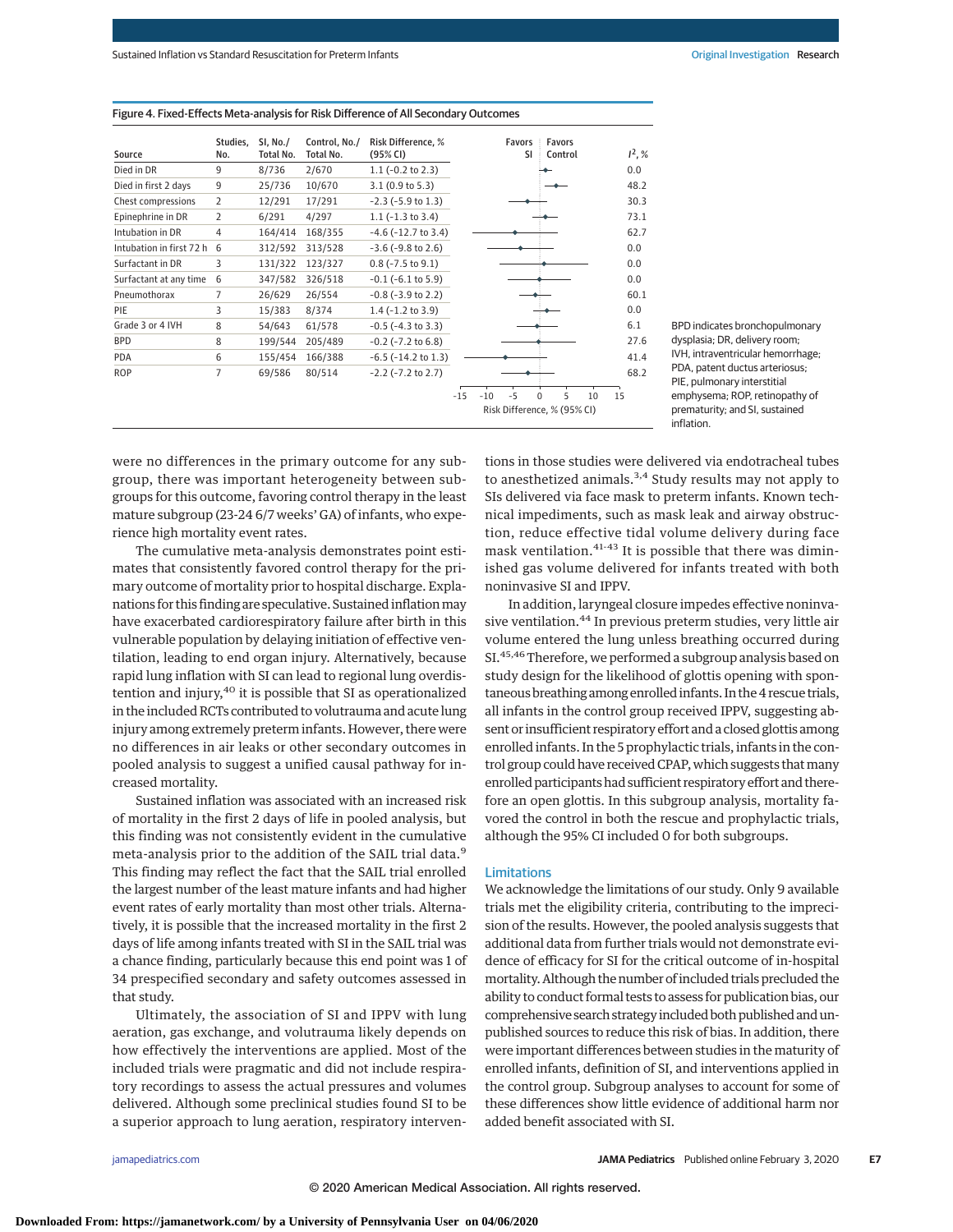# **Conclusions**

This pooled analysis of 1406 preterm infants presents some evidence that favors standard resuscitation over SI for the out-

ARTICLE INFORMATION

**Accepted for Publication:** November 7, 2019.

**Published Online:** February 3, 2020. doi[:10.1001/jamapediatrics.2019.5897](https://jamanetwork.com/journals/jama/fullarticle/10.1001/jamapediatrics.2019.5897?utm_campaign=articlePDF%26utm_medium=articlePDFlink%26utm_source=articlePDF%26utm_content=jamapediatrics.2019.5897)

**Author Affiliations:** Division of Neonatology, Department of Pediatrics, Perelman School of Medicine, University of Pennsylvania, Philadelphia (Foglia, Kirpalani); Division of Neonatology, Department of Pediatrics, Leiden University, Leiden, the Netherlands (te Pas); Newborn Research Center, The Royal Women's Hospital, Melbourne, Victoria, Australia (Davis, Owen); Emma Children's Hospital, Amsterdam University Medical Centers, University of Amsterdam, Amsterdam, the Netherlands (van Kaam, Onland); Department of Pediatrics, Women and Infants Hospital of Rhode Island, Alpert Medical School of Brown University, Providence (Keszler); Department of Pediatrics, University of Alberta, Edmonton, Alberta, Canada (Schmölzer); Department of Pediatrics, Sidra Medicine, Doha, Qatar (Hummler); Department of Pediatrics, Neonatal Intensive Care Unit, Ospedale dei Bambini V.Buzzi ASST-FBF-Sacco, Milan, Italy (Lista, Bastrenta); Department of Neuroscience, Psychology, Pharmacology and Child Health, University of Florence, Florence, Italy (Dani); Department of Biostatistics and Epidemiology, Perelman School of Medicine, University of Pennsylvania, Philadelphia (Localio); Division of Biostatistics, Department of Public Health Sciences, University of Virginia, Charlottesville (Ratcliffe).

**Author Contributions:** Drs Foglia and Ratcliffe had full access to all the data in the study and take responsibility for the integrity of the data and the accuracy of the data analysis. Concept and design: Foglia, te Pas, Kirpalani, Davis, Owen, Onland, Keszler, Schmölzer, Hummler, Localio, Ratcliffe.

Acquisition, analysis, or interpretation of data: Foglia, te Pas, van Kaam, Onland, Schmölzer, Hummler, Lista, Dani, Bastrenta, Localio, Ratcliffe. Drafting of the manuscript: Foglia, te Pas, Schmölzer, Hummler, Ratcliffe.

Critical revision of the manuscript for important intellectual content: te Pas, Kirpalani, Davis, Owen, van Kaam, Onland, Keszler, Schmölzer, Hummler, Lista, Dani, Bastrenta, Localio, Ratcliffe. Statistical analysis: Schmölzer, Localio, Ratcliffe. Administrative, technical, or material support: Davis, Bastrenta.

Supervision: Kirpalani, Keszler, Lista.

**Conflict of Interest Disclosures:** Dr Foglia reported receiving grants from the Eunice Kennedy Shriver National Institute of Child Health and Human Development during the conduct of the study. Dr Davis reported receiving grants from the Australian National Health and Medical Research Council during the conduct of the study. Dr Owen reported receiving grants from National Health and Medical Research Council, Australia, during the conduct of the study. Dr Localio reported receiving grants from the National Institutes of Health during the conduct of the study. Dr Ratcliffe reported

receiving grants from the Eunice Kennedy Shriver National Institute of Child Health and Human Development during the conduct of the study and consulting fees from Airway Therapeutics outside the submitted work. No other disclosures were reported.

**Funding/Support:** Dr Foglia is supported by Eunice Kennedy Shriver National Institute of Child Health and Human Development Career Development Award K23HD084727.

**Role of the Funder/Sponsor:** The funding source had no role in the design and conduct of the study; collection, management, analysis, and interpretation of the data; preparation, review, or approval of the manuscript; and decision to submit the manuscript for publication.

**Additional Contributions:** We are grateful to the following authors of primary trials for providing additional data as requested. None of these individuals received compensation for this contribution: Marwa Abdelkarim Muhammad Ahmad, MD (Alexandria University Faculty of Medicine and Alexandria University Children's Hospital, Alexandria, Egypt); Luca Boni, MD (Azienda Ospedaliero-Universitaria Careggi, Firenze, Italy); Katie A. Hunt, MRCPCH, MA (Cantab), MBBS (King's College London, London, United Kingdom); Wolfgang Lindner, MD (University of Ulm, Ulm, Germany); Domenica Mercadante, MD (NICU [Neonatal Intensive Care Unit] Foundation IRCCS [Instituto di Ricovero e Cura a Carattere Scientifico] Ca' Granda Ospedale Maggiore Policlinico, Milan, Italy); Nehad Nasef, PhD (University of Mansoura, Mansoura, Egypt); Pracha Nuntnarumit, MD, MSc (Faculty of Medicine, Ramathibodi Hospital and Mahidol University, Bangkok, Thailand); and Berndt Urlesberger, MD, PhD (Medical University of Graz, Graz, Austria).

#### REFERENCES

**1**. Perlman JM, Wyllie J, Kattwinkel J, et al; Neonatal Resuscitation Chapter Collaborators. Part 7: neonatal resuscitation: 2015 International Consensus on Cardiopulmonary Resuscitation and Emergency Cardiovascular Care Science With Treatment Recommendations. Circulation. 2015;132 (16)(suppl 1):S204-S241. doi[:10.1161/CIR.](https://dx.doi.org/10.1161/CIR.0000000000000276) [0000000000000276](https://dx.doi.org/10.1161/CIR.0000000000000276)

**2**. Foglia EE, te Pas AB. Sustained lung inflation: physiology and practice. Clin Perinatol. 2016;43(4): 633-646. doi[:10.1016/j.clp.2016.07.002](https://dx.doi.org/10.1016/j.clp.2016.07.002)

**3**. te Pas AB, Siew M, Wallace MJ, et al. Effect of sustained inflation length on establishing functional residual capacity at birth in ventilated premature rabbits. Pediatr Res. 2009;66(3):295-300. doi[:10.](https://dx.doi.org/10.1203/PDR.0b013e3181b1bca4) [1203/PDR.0b013e3181b1bca4](https://dx.doi.org/10.1203/PDR.0b013e3181b1bca4)

**4**. Klingenberg C, Sobotka KS, Ong T, et al. Effect of sustained inflation duration; resuscitation of near-term asphyxiated lambs. Arch Dis Child Fetal Neonatal Ed. 2013;98(3):F222-F227. doi[:10.1136/](https://dx.doi.org/10.1136/archdischild-2012-301787) [archdischild-2012-301787](https://dx.doi.org/10.1136/archdischild-2012-301787)

**5**. Lista G, Fontana P, Castoldi F, Cavigioli F, Dani C. Does sustained lung inflation at birth improve

come of death during hospitalization. Sustained inflation is associated with an increased risk of death in the first 2 days after birth, and there is no evidence of efficacy for SI to prevent other secondary outcomes. These findings do not support the routine use of SI for preterm infants after birth.

> outcome of preterm infants at risk for respiratory distress syndrome? Neonatology. 2011;99(1):45-50. doi[:10.1159/000298312](https://dx.doi.org/10.1159/000298312)

**6**. Grasso C, Sciacca P, Giacchi V, et al. Effects of sustained lung inflation, a lung recruitment maneuver in primary acute respiratory distress syndrome, in respiratory and cerebral outcomes in preterm infants. Early Hum Dev. 2015;91(1):71-75. doi[:10.1016/j.earlhumdev.2014.12.002](https://dx.doi.org/10.1016/j.earlhumdev.2014.12.002)

**7**. Lindner W, Vossbeck S, Hummler H, Pohlandt F. Delivery room management of extremely low birth weight infants: spontaneous breathing or intubation? Pediatrics. 1999;103(5, pt 1):961-967. doi[:10.1542/peds.103.5.961](https://dx.doi.org/10.1542/peds.103.5.961)

**8**. Bruschettini M, O'Donnell CP, Davis PG, et al. Sustained versus standard inflations during neonatal resuscitation to prevent mortality and improve respiratory outcomes. Cochrane Database Syst Rev. 2017;7:CD004953. doi[:10.1002/](https://dx.doi.org/10.1002/14651858.CD004953.pub3) [14651858.CD004953.pub3](https://dx.doi.org/10.1002/14651858.CD004953.pub3)

**9**. Kirpalani H, Ratcliffe SJ, Keszler M, et al; SAIL Site Investigators. Effect of sustained inflations vs intermittent positive pressure ventilation on bronchopulmonary dysplasia or death among extremely preterm infants: the SAIL randomized clinical trial.JAMA. 2019;321(12):1165-1175. doi[:10.](https://jamanetwork.com/journals/jama/fullarticle/10.1001/jama.2019.1660?utm_campaign=articlePDF%26utm_medium=articlePDFlink%26utm_source=articlePDF%26utm_content=jamapediatrics.2019.5897) [1001/jama.2019.1660](https://jamanetwork.com/journals/jama/fullarticle/10.1001/jama.2019.1660?utm_campaign=articlePDF%26utm_medium=articlePDFlink%26utm_source=articlePDF%26utm_content=jamapediatrics.2019.5897)

**10**. Higgins JPT, Green S, eds. Cochrane Handbook for Systematic Reviews of Interventions. Version 5.1.0. [https://training.cochrane.org/handbook/](https://training.cochrane.org/handbook/archive/v5.1/) [archive/v5.1/.](https://training.cochrane.org/handbook/archive/v5.1/) Updated March 2011. Accessed June 28, 2018.

**11**. Cochrane Neonatal. Resources for review authors. [https://neonatal.cochrane.org/resources](https://neonatal.cochrane.org/resources-review-authors)[review-authors.](https://neonatal.cochrane.org/resources-review-authors) Accessed June 28, 2018.

**12**. Moher D, Liberati A, Tetzlaff J, Altman DG; PRISMA Group. Preferred Reporting Items For Systematic Reviews and Meta-analyses: the PRISMA statement. BMJ. 2009;339:b2535. doi[:10.](https://dx.doi.org/10.1136/bmj.b2535) [1136/bmj.b2535](https://dx.doi.org/10.1136/bmj.b2535)

**13**. Hawkes CP, Ryan CA, Dempsey EM. Comparison of the T-piece resuscitator with other neonatal manual ventilation devices: a qualitative review. Resuscitation. 2012;83(7):797-802. doi[:10.1016/j.](https://dx.doi.org/10.1016/j.resuscitation.2011.12.020) [resuscitation.2011.12.020](https://dx.doi.org/10.1016/j.resuscitation.2011.12.020)

**14**. Szyld E, Aguilar A, Musante GA, et al; Delivery Room Ventilation Devices Trial Group. Comparison of devices for newborn ventilation in the delivery room.J Pediatr. 2014;165(2):234-239.e3. doi[:10.](https://dx.doi.org/10.1016/j.jpeds.2014.02.035) [1016/j.jpeds.2014.02.035](https://dx.doi.org/10.1016/j.jpeds.2014.02.035)

**15**. Guinsburg R, de Almeida MFB, de Castro JS, et al. T-piece versus self-inflating bag ventilation in preterm neonates at birth. Arch Dis Child Fetal Neonatal Ed. 2018;103(1):F49-F55. doi[:10.1136/](https://dx.doi.org/10.1136/archdischild-2016-312360) [archdischild-2016-312360](https://dx.doi.org/10.1136/archdischild-2016-312360)

**16**. Schünermann H, Brozek J, Guayatt G, Oxman A, eds. GRADE handbook: for grading the quality of evidence and strength of recommendations. [http://gdt.guidelinedevelopment.org/app/](http://gdt.guidelinedevelopment.org/app/handbook/handbook.html) [handbook/handbook.html.](http://gdt.guidelinedevelopment.org/app/handbook/handbook.html) Updated October 2013. Accessed May 24, 2019.